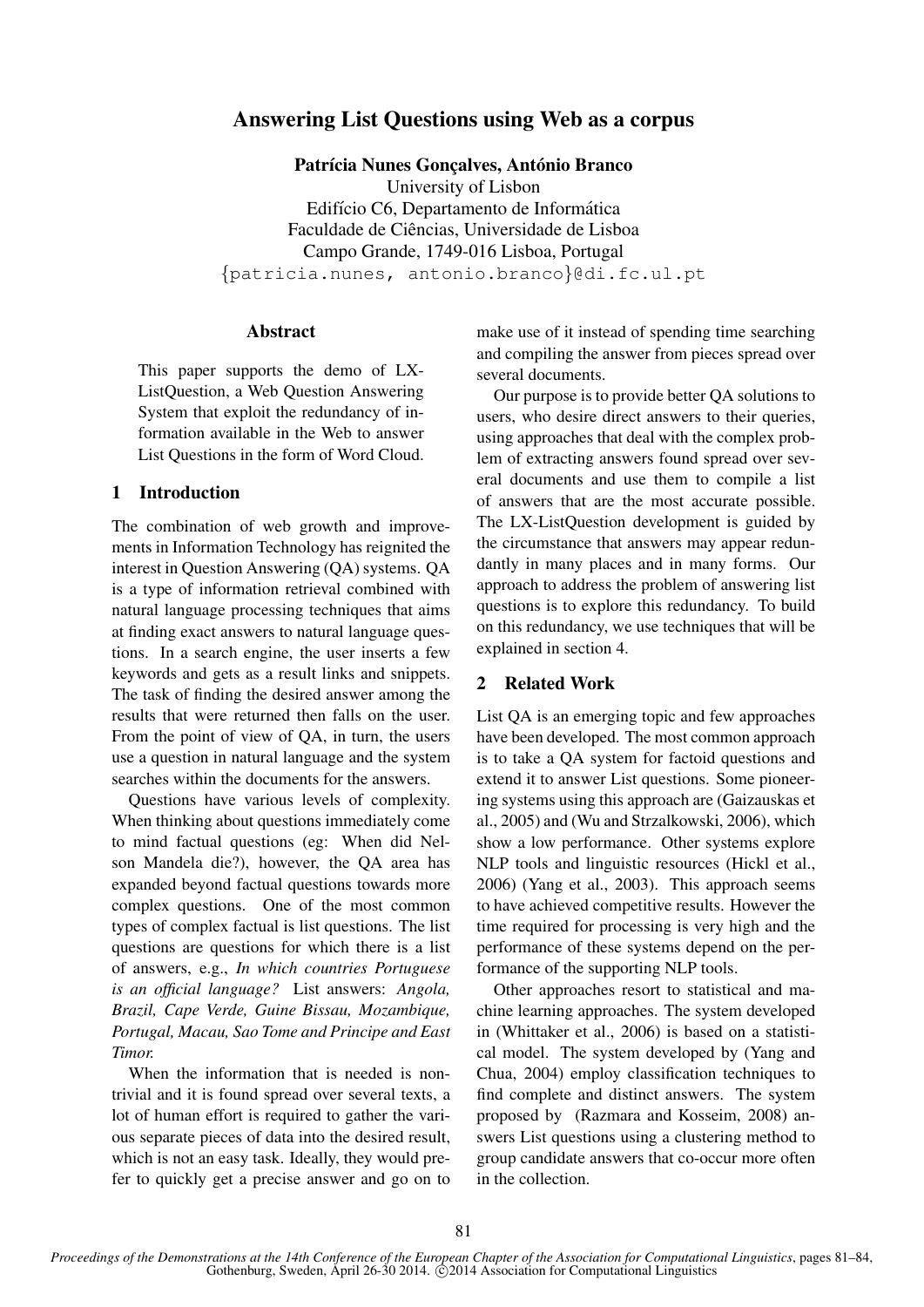Systems that take advantage from semantic content to answer List questions (Cardoso et al., 2009), (Hartrumpf and Leveling, 2010), (Dornescu, 2009) achieved good results although all information should be stored in the database. This approach seems suitable to QA system that focus on a specific domain where the information source can be limited and more easily stored.

# 3 List Question

In the context of QA research, list questions may appear in three basic forms: (1) a question starting with an interrogative pronoun, (2) a request using an imperative verb and (3) other forms: without interrogative pronoun or imperative verb (usually a complex noun phrase). Table 1 shows some examples.

| Type of              | Example                           |  |
|----------------------|-----------------------------------|--|
| <b>List Question</b> |                                   |  |
| Interrogative        | What European Union countries     |  |
| Pronoun              | have national parks in the Alps?  |  |
| Imperative           | Name rare diseases with dedicated |  |
| Form                 | research centers in Europe.       |  |
| Other                | Chefs born in Austria who have    |  |
|                      | received a Michelin Star.         |  |

Table 1: Examples of List questions

Another important topic in QA is to identify the so called question target. Our study shows that target can be expressed by a named entity, a common noun or be multiple targets. Most List Questions have named entities as target question, e.g. *Which cities in Germany have more than one university?*. Common noun is not so frequent as target question but it can show up, e.g. *Typical food of the Cape Verde cuisine.* Multiples target can be of named entities or common nouns, e.g. *Newspapers, magazines and other periodicals of Macau.*

The list answers (for a list question) may appear in many places and in many forms. They can be in the same document; when the answer is already a list, e.g., *list of cities in Portugal: Lisbon, Coimbra, Porto e Faro*; or the answers can be spread over multiple documents; e.g., (document A): *Lisbon is the capital of Portugal.* (document B) *Porto is a very important city in Portugal.* In the latter case, a QA system able to answer List questions has to deal with this diversity and find all answers of several texts and compose the final list of answers.

Our system focuses on answering List questions where the answers are extracted from several documents from the Web.

#### 4 LX-ListQuestion Architecture

LX-ListQuestion System seeks to answer List questions through the use of the techniques of Question Answering running over the Web of Portuguese pages, while ensuring that the Final Answer List is as correct and complete as possible. This system has three main modules: Question Processing, Passage Retrieval and Answer Extraction. Figure 1 shows its architecture.



Figure 1: Question Answering System Architecture

The Question Processing module is responsible for converting a natural language question into a form that a computer is capable of handling and extracting the information that will be passed and used by the subsequent modules. Question Analysis task is responsible to clean the questions, i.e. removing question marks, interrogative pronoun and imperative verbs. Besides identifing each meaningful element of the question, the system annotate each word with their part-of-speech tag. The following information are set apart: main verb, question target, named entity.

The Passage Retrieval module is responsible for searching web pages using the keywords into the question and save them into local files for postprocessing. This version of the system is working with 10 downloaded files.This module is also responsible for cleaning the HTML files and saving into local files only the content information. We use a relevance score based on the average of the number of words in the question to preserves the original idea of the question. After the content is saved into a file, the system will select the relevant sentences based on matching and counting the keywords in the sentences.

The Answer Extraction Module aims at identifying and extracting relevant answers and presents them in the form the a list. This module has two main tasks: Candidate Answer Identification and Building the List Answer. Candidate Answer Identification task extracts all words tagged with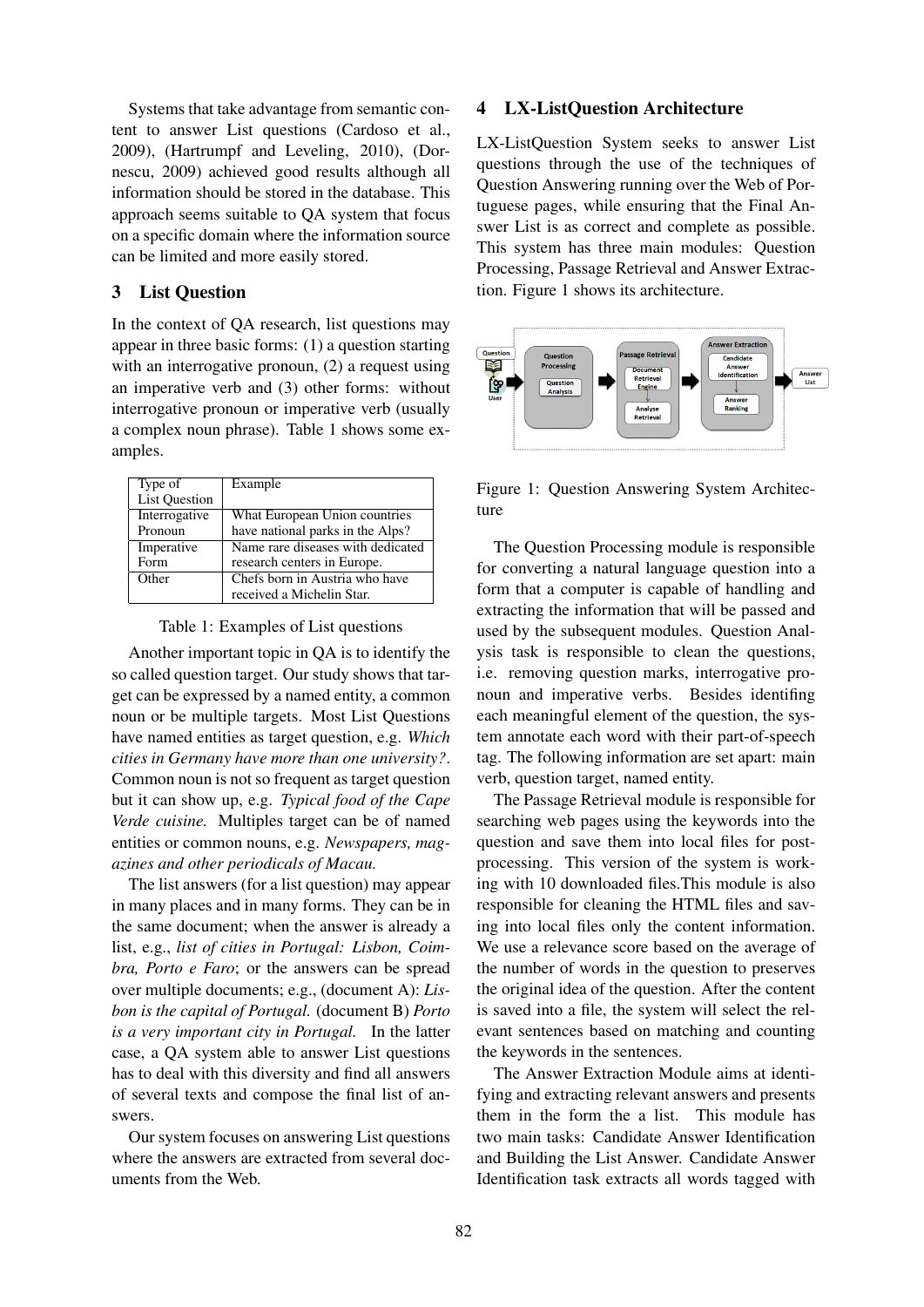the proper name tag (in this version of the system version we are assuming that all answers are proper names).

The process of Building the List Answers based on frequency and word occur rules. The process based on frequency uses two lists: Premium List and Work List. The Premium List is composed by candidates extracted from sentences previously classified as highly relevant and will serve to guide the rest of the processing. If we were to consider only these elements, the list of answers would probably contain correct items. However, the list may be incomplete and lack elements. Then, continuing in the same vein of our strategy, the Work List is build with candidates extracted from sentences classified as medium and low. This list will be used to confirm and expand the elements in the list. The word occur rules take advantage of the title of web page, of sentences that perfectly matches with the question and of candidate verb that matches with the question verb.

#### 4.1 Results

For the experiments we used a set of 10 questions<sup>1</sup> that require List Answers:

Q1: Instrumentos musicais de origem africana comuns no Brasil. *African musical instruments common in Brazil.*

Q2: Parques do Rio de Janeiro que têm cachoeiras. *Parks of Rio de Janeiro that have waterfalls.*

Q3: Igrejas em Macau. *Churches in Macau.*

Q4: Cidades que fizeram parte do domínio português na Índia. *Cities in India that were under Portuguese rule.*

Q5: Parques nacionais de Moc¸ambique. *National parks in Mozambique*

Q6: Ilhas de Moçambique. *Islands of Mozambique*

Q7: Movimentos culturais surgidos no nordeste do Brasil. *Cultural movements that emerged n the northeast of Brazil.*

Q8: Dioceses católicas de Moçambique. Catholic *dioceses in Mozambique.*

Q9: Candidatos a alguma das eleições presidenciais na Guine-Bissau. ´ *Candidates for any of the presidential elections in Guinea-Bissau.*

Q10: Capitais das prov´ıncias de Angola. *Capitals of the provinces in Angola.*

Table 2 shows the metric evaluation of the LX-ListQuestion. The metrics used are: recall, precision and F-measure. These metrics take into consideration two lists: a reference list (correct answers expected) and the system list (answers returned by the QA system). Precision: C is the number of common elements between reference and system lists and S is the number of elements given by the system.

$$
Precision = \frac{C}{S}
$$

Recall: C is the number of common elements between reference and system lists and L is the number of elements in reference list.

$$
Recall = \frac{C}{L}
$$

Frectan  $\frac{L}{L}$  its the combination between Recall and Precision.

$$
F-measure = \frac{2*Recall*Precision}{Recall+Precision}
$$

Table 2: Metric Evaluation.

| Question       | TAVIC 2. IVICITIC EVAIUATIOII.<br>Precision | Recall | F-Measure |
|----------------|---------------------------------------------|--------|-----------|
| Q1             | 0.15                                        | 0.36   | 0.21      |
| Q2             | 0.08                                        | 0.50   | 0.14      |
| Q <sub>3</sub> | 0.13                                        | 0.35   | 0.18      |
| Q4             | 0.14                                        | 0.23   | 0.17      |
| Q <sub>5</sub> | 0.10                                        | 0.75   | 0.18      |
| Q6             | 0.13                                        | 0.42   | 0.20      |
| Q7             | 0.05                                        | 0.20   | 0.08      |
| Q <sub>8</sub> | 0.15                                        | 0.71   | 0.24      |
| Q9             | 0.05                                        | 0.25   | 0.09      |
| Q10            | 0.38                                        | 0.42   | 0.40      |
| AVERAGE        | 0.14                                        | 0.38   | 0.20      |

We observe from Table 2 that the system answered all questions. It achieved better recall for the questions Q5 and Q8. The Question Q10 obtained better precision and also f-measure. Overall, the system scores 0.38 of recall, which is a very competitive result for the current state-of-art. Exploring the redundancy of information seems to be a good approach to this task, but it alone cannot handle all problems. The word occur rules implemented was important step to enrich the system.

## 4.2 User interface

# LX-ListQuestion is available on the web:

http://nlxserv.di.fc.ul.pt/lxlistquestion/

In our tests, the response time ranged between 16 and 28 seconds of processing from submitting the question and getting the list of answers. We chose to use word cloud instead of a traditional list as presentation of results because the final list an-

<sup>&</sup>lt;sup>1</sup>These questions were based on Pagico: www.linguateca.pt/Pagico